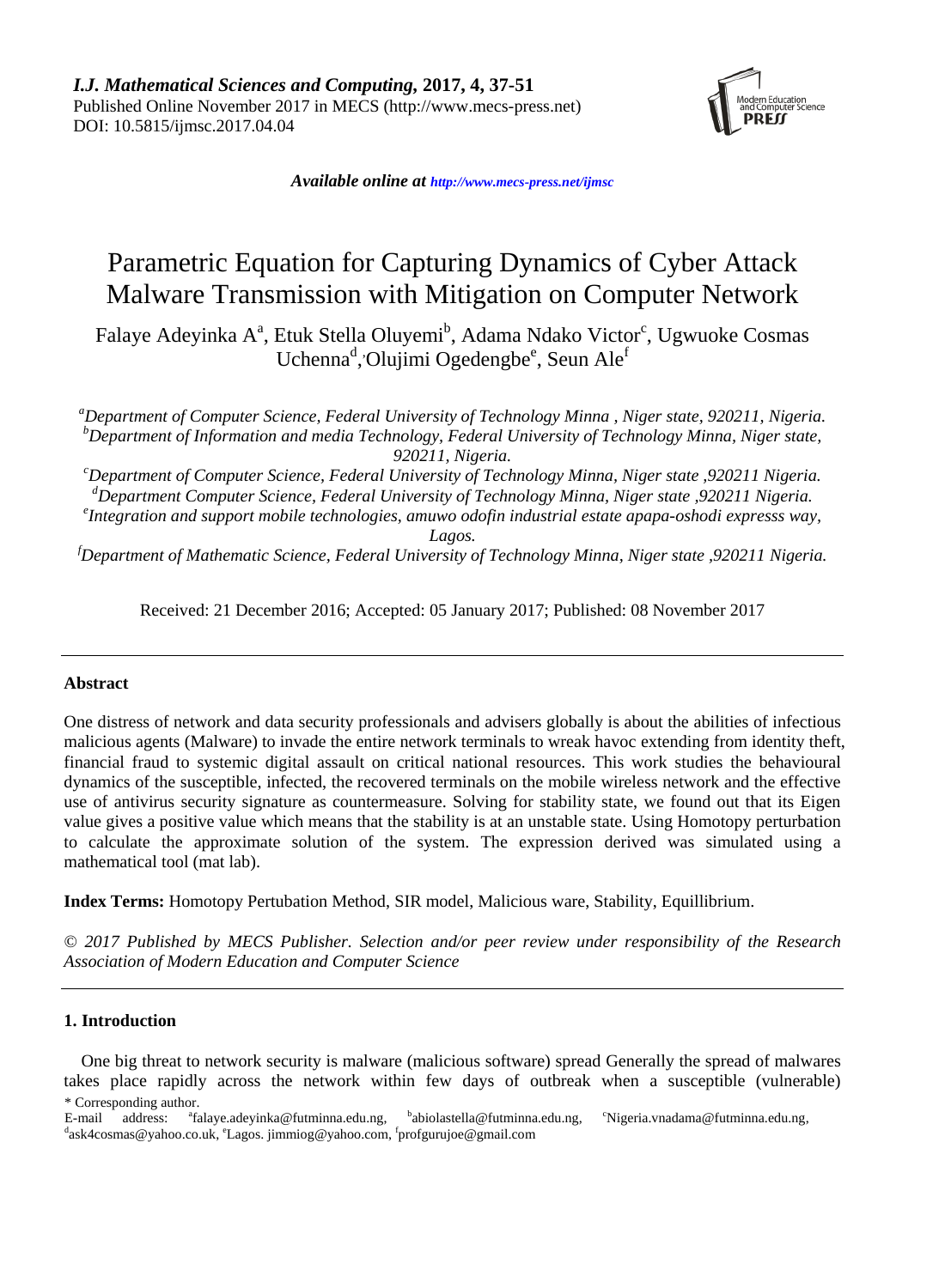node/system /terminal/user/host handshake with the infected node/system /terminal/user/host in the course of data exchange or during passing of controls and commands.

Against the backdrop of malware incidents regularly becoming a source of major concern due to its destructive nature accounted for by hijacking of devices, private inversion, identity theft, scam running of phishing technical support, radicalization and terrorism: This study will put its search light on the modes of spread, evaluation of counter measure effectiveness and finally to forecast potential outbreak of cyber-attack malwares on the network.

The model to study the dynamics of the spread and propagation of cyber-attack malwares on the network will incorporate more significant parameters like contact and recovery rates to explain the patterns of both infection of the susceptible and the recovery of the infected user or host respectively

The homotopy perturbation method (HPM) which was proposed by Ji-Huan in 1999 will be used as method of solution. In this method, the solution is considered as the summation of an infinite series, which usually converges rapidly to the exact solution. This method is employed to solve the Susceptible, Infected, Recovered (SIR) model proposed by Kermack and McKendrick in 1927.

The HPM method is based on the use of a power series, which transforms the original nonlinear differential equation into a series of linear differential equations. Two continuous functions from one topological space to another are called homotopic if one can be "continuously deformed" into the other, such a deformation being called a homotopy between the two functions. The Homotopy Perturbation Method (HPM), which provides analytical approximate solution, is applied to various linear and non-linear equations.

The aim of this paper is to develop a quantitative frame work that can show the spread and control of general malwares on the mobile wireless network .The study objectives' includes one, to study and understand the SIR (Susceptible Infected Recovered) epidemiology model equations, two to apply the equation to capture the phenomenon of malware spread and its countermeasure, three to solve and analyse the equilibrium or steady state equations using Homotopy perturbation method to obtain the approximate solution. In summary section II of this paper is an overview of related works, Section III focuses on the formulation of the model. Section IV presents the results while section V discusses the Results. Section VI is a conclusion while recommendations are contained in section VII.

## **2. Related Works**

Outbreaks of Malwares in wireless networks has created an evolving research area (e.g., though, the work on spread of malware has conventionally concentrated on wired networks). Epidemic research works based on the classic Kermack-Mckendrick model has broadly been used in analysing the blow-out of malware in wired networks and recently in wireless networks. From these works, we discovered that, through numerical simulations and matching with actual data, when the number of nodes in a network is large, the deterministic epidemic models can effectively characterize the mode of the spread of the malware D Daley and J Gani (2009). Active control of parameters of the network or the worm have been explored in some research works.

Most of these however do not identify the ideal strategies nor offer verifiable performance securities, but as a substitute propose empirical dynamic strategies in different situations, and assess via simulations the effectiveness and several trade-offs of the strategies they suggest. For example, C Zhou *et al*. proposed heuristics for dynamic quarantining of nodes in wired networks that appear suspicious through traffic analysis, and V.Karyotis and S.Papavassiliou (2007), introduced heuristic strategies for dynamically adjusting the transmission power of attacker nodes in wireless networks. We instead obtain attack policies that provably attain the maximum possible damage and consider a general model that incorporates healing, immunization and mortality of nodes. Interestingly, tools from the optimal control theory such as the effective theorem of Pontryagin maximum Principle has rarely been used for analysing network security X. Yan and Y. Zou and our previous work M. Khouzani *et al*. constitute notable exceptions.

The first formulates the trade-off for optimal treatment of the infective nodes in wired networks. However, in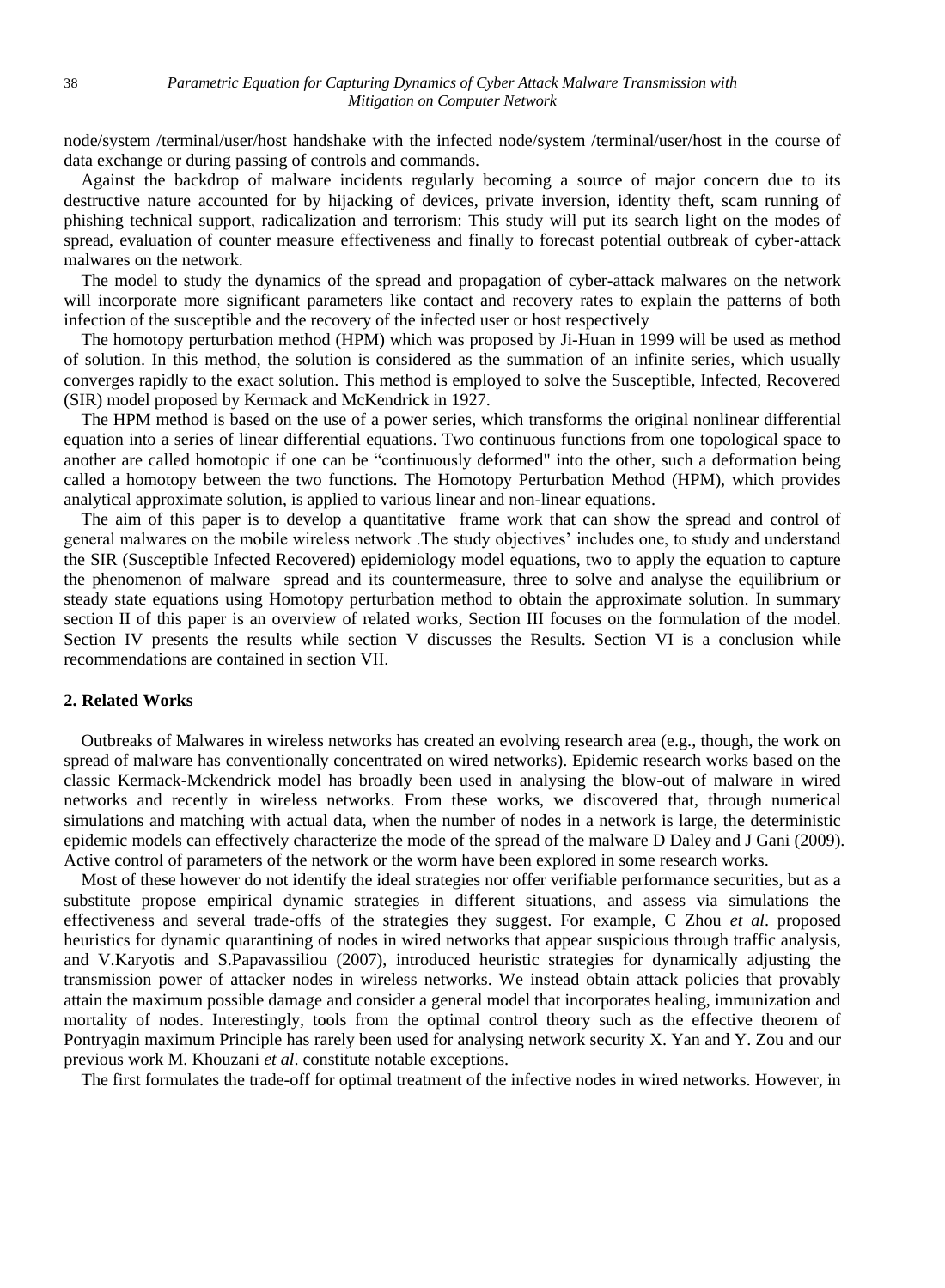contrast to our work, the solution is based on numerical evaluations only and no structural property of the optimal policy is established. One of our earlier works M. Khouzani *et al*. proposed reduction of reception gain of wireless nodes as a counter-measure for slowing down the spread of malware in wireless networks. Another one of their papers focuses on the attack viewpoint and considers the transmission range of the infective nodes and the rate of killing as two independent dynamic parameters of the worm to inflict the maximum damage. In particular, killing a node is achieved by executing a malicious code damaging a vital part of the hardware. Moreover, M. Khouzani *et al*. considered a worm with a power budget which specifically ensures that every infective node lasts the entire duration of interest. In contrast, we consider the case in which the killing process of the infective nodes is not independent of the energy-greedy media access activities. Furthermore, we consider another side-effects of an aggressive media access activity, which is exposing an anomaly and hence, easier detection of the malware.

Falaye *et al* (2016) in their work on dynamics SCADA systems said population of the infectious power line carriers stabilizes mostly due to the implementation of anti-virus signatures which at some points gradually detects infected USB devices. After some days, the population of the infectious power line carriers begins a rapid declination due to the disinfection of the infected USB devices by the anti-virus signatures until the infected power line carriers goes into extinction totally after few days.

One major concern of cyber security experts and consultants is the tendency of treat agents to invade the entire network land scape to hijack devices, invade privacy and also wreck havocs on the entire system network. Falaye *et al (2016).*

### **3. Formulation of the Model**

A model formulation includes basic assumptions of the model which are undoubtedly specified while relating these assumptions from the real world to the mathematical model. The assumptions of the model include:

- The entire population is divided into three (3) compartments i.e. the Susceptible Class, the Infectious Class and the Recovered Class; all based on their epidemiological status
- New nodes are being recruited on the system network at a constant rate.
- The interaction between the susceptible systems and the infected systems is constant and as a result, more systems are being infected
- Some of the infected systems terminates as a result of the malware, while some get recovered due to the usage of anti-virus signature.
- Finally, all interactions within the network occur homogeneously.



Fig.1. The Schematic Diagram of Malware Transmission on a System Network.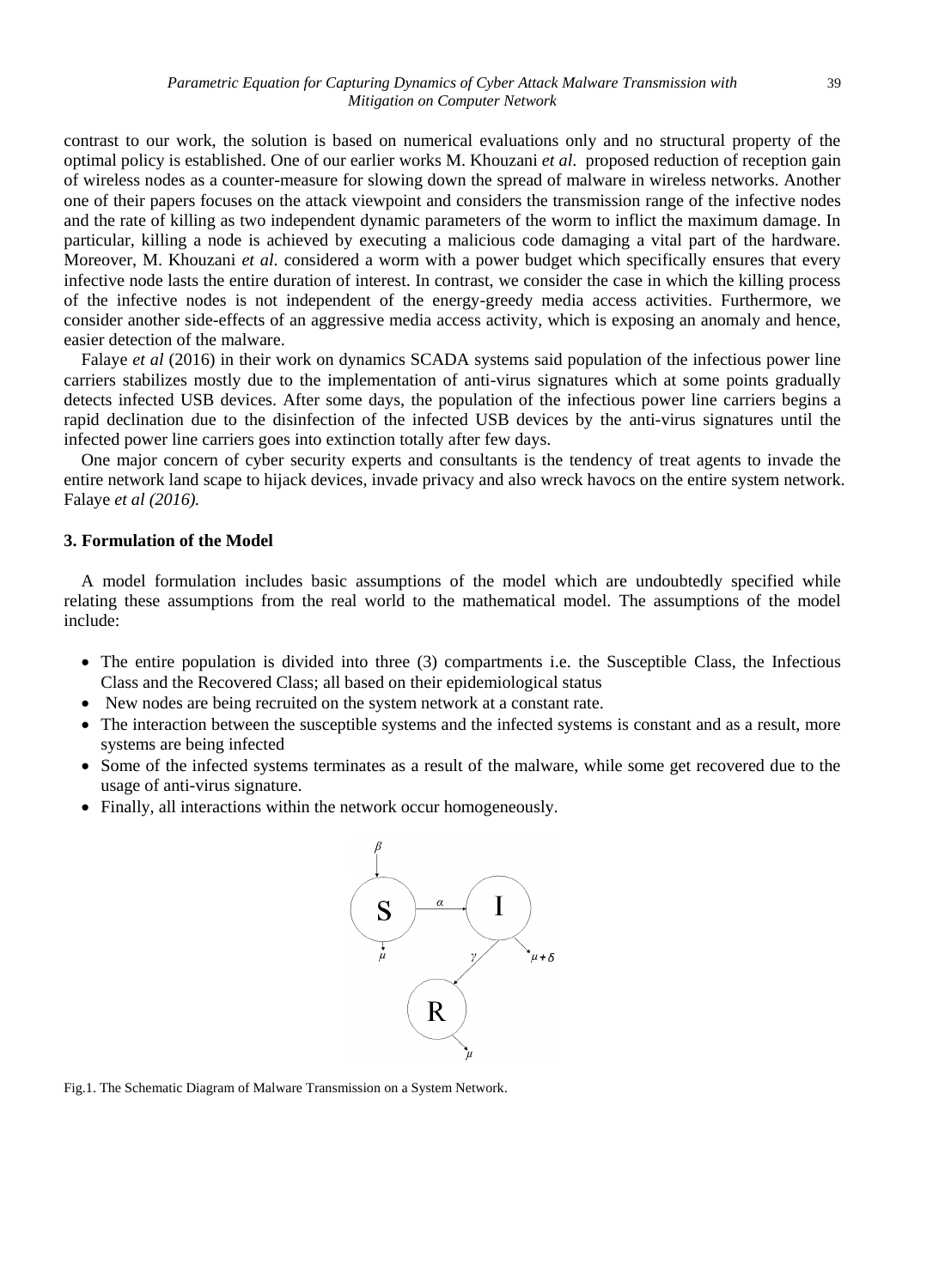Table 1. The model Variables

| <b>Variables of the Model</b>                                            |
|--------------------------------------------------------------------------|
| $S =$ Susceptible/Vulnerable Systems on network                          |
| $I =$ Infectious Systems on network                                      |
| R = Recovered Systems on network                                         |
| $t = time (days)$                                                        |
| N = Total Population size of both Susceptible, Infectious and Recovered. |
| Table 2. Model Parameters                                                |
| <b>Parameters of the Model</b>                                           |

 $\beta$  = Infectious Systems on network  $\mu$  = Recovered Systems on network  $\gamma$  = time (days)  $\alpha$  = Total Population size of both Susceptible, Infectious and Recovered.  $\delta$  = rate at which systems terminate due to infection.

Translating our assumptions into mathematical relationship. We have the rate of increase in the population rate of the susceptible systems without interaction with the infected systems is denoted as

$$
\frac{ds}{dt} = \beta S - \mu S - \alpha SI \tag{1}
$$

$$
\frac{dI}{dt} = \alpha SI - (\gamma + \mu + \delta)I
$$
\n(2)

$$
\frac{dR}{dt} = \gamma I - \mu R \tag{3}
$$

### *3.1. Model Equation*

The standard SIR model equation for susceptible, infected and recovered classes giving by is the equation 4,5,6;

$$
\frac{ds}{dt} = \beta S - \alpha SI - \mu S, S(0) = S_0 \tag{4}
$$

$$
\frac{dt}{dt} = \alpha SI - (\gamma + \delta + \mu)I I(0) = I_0 \tag{5}
$$

$$
\frac{dR}{dt} = \gamma I - \mu R R(0) = R_0 \tag{6}
$$

*3.2. Equilibrium Points*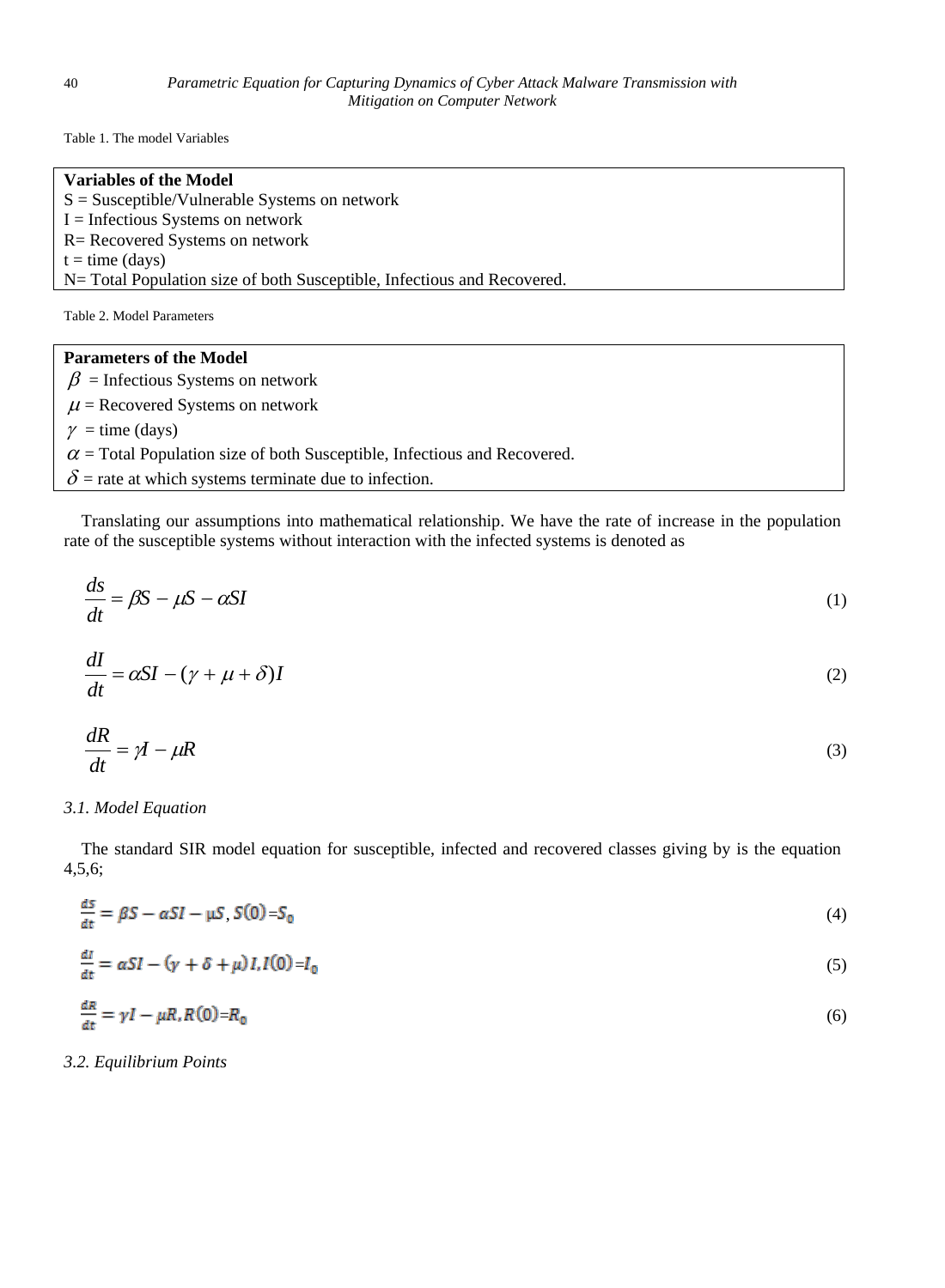To obtain the first equilibrium point; we set the derivatives to zero.

$$
\frac{dS}{dt} = 0, \frac{dI}{dt} = 0, \frac{dR}{dt} = 0
$$
\n<sup>(7)</sup>

$$
\beta S - \alpha SI - \mu S = 0 \tag{8}
$$

$$
\alpha SI - (\gamma + \delta + \mu) = 0 \tag{9}
$$

$$
\gamma I - \mu R = 0 \tag{10}
$$

 $P_1$ =first equilibrium point

$$
P_1 = [S, I, R] = [0, 0, 0, 0]
$$
\n<sup>(11)</sup>

Equation 11 gives the malware free equilibrium. Endemic Equilibrium point  $p_2$ 

$$
p_2 = [S = \frac{(\gamma + \delta + \mu)}{\alpha}), I = \frac{\beta - \mu}{\alpha}, R = \gamma(\frac{\beta - \mu}{\alpha \mu})]
$$
(12)

*3.3. Stability Analysis*

*u* sin g *jacobian metrix given by* 

$$
j = \begin{bmatrix} \frac{df_1}{dS} & \frac{df_1}{dI} & \frac{df_1}{dR} \\ \frac{df_2}{dS} & \frac{df_2}{dI} & \frac{df_2}{dR} \\ \frac{df_3}{dS} & \frac{df_3}{dI} & \frac{df_3}{dR} \end{bmatrix}
$$
(13)

$$
Df[S, I, R] = \begin{bmatrix} (\beta - \mu) - \alpha I & -\alpha & 0 \\ \alpha I & \alpha S - (\gamma + \delta + \mu) & 0 \\ 0 & \gamma & \mu \end{bmatrix}
$$

*the linearization at p is given by*

the linearization at 
$$
p_1
$$
 is given by  
\n
$$
\begin{bmatrix}\n(\beta - \mu) - \alpha I & -\alpha & 0 \\
\alpha I & \alpha S - (\gamma + \delta + \mu) & 0 \\
0 & \gamma & -\mu\n\end{bmatrix}
$$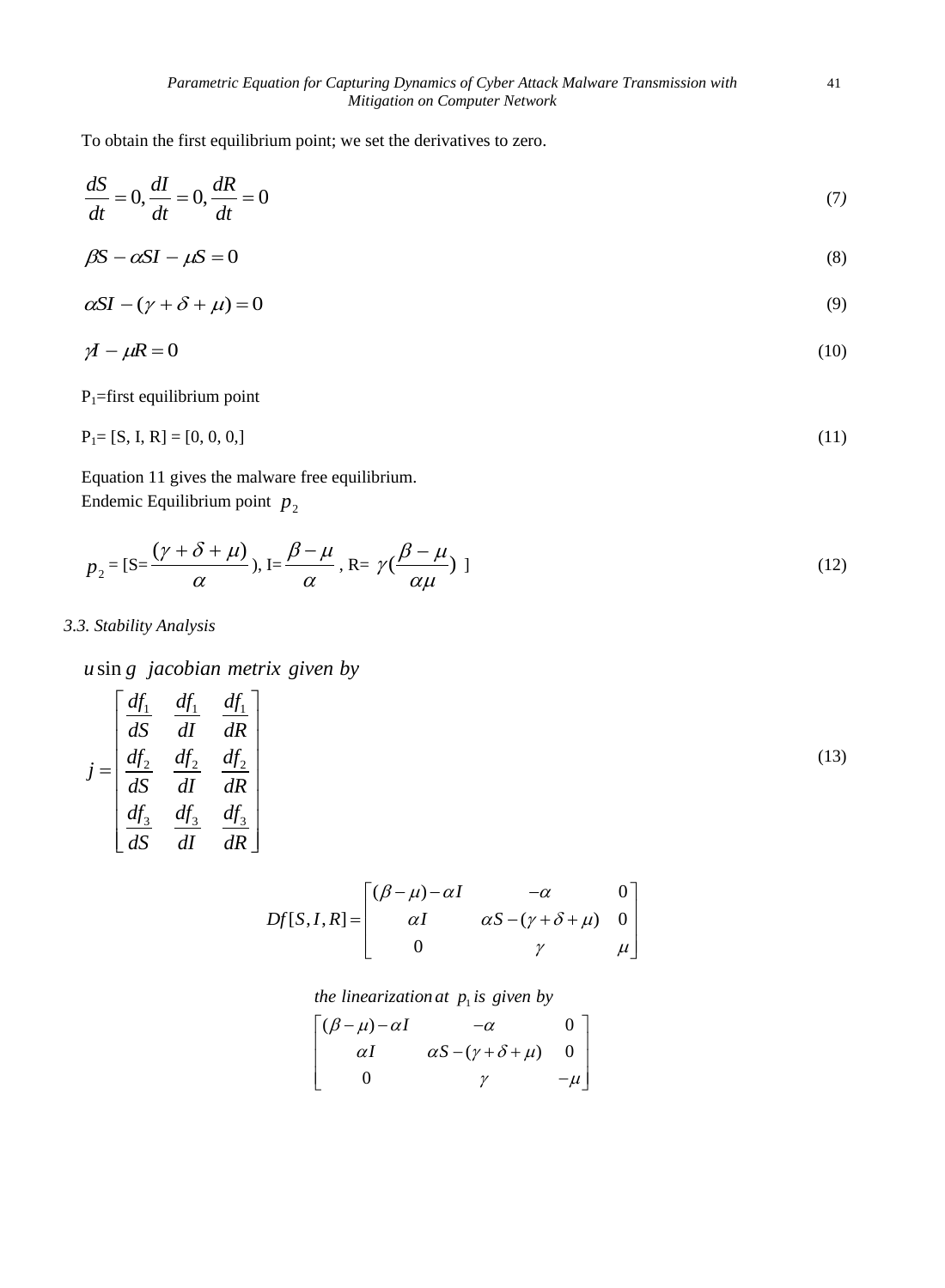$$
Df[0,0,0] = \begin{bmatrix} \beta - \mu & -\alpha & 0 \\ 0 & -(\gamma + \delta + \mu) & 0 \\ 0 & \gamma & -\mu \end{bmatrix}
$$
 (14)

Transforming the above in the sequence of *a;*

$$
(\beta - \mu) = a_1; -\alpha = a_2; -(\gamma + \delta + \mu) = a_3; \ \gamma = a_4; -\mu = a_5 \tag{15}
$$

# *the eigen value is given by*  $|A - \lambda I| = 0$  (16)

Thus the Eigen values are

$$
a_{1'} = a_3 = a_5 = \lambda \tag{17}
$$

## *3.4. Stability Analysis Discussion.*

Stability properties of linear systems

| <b>Eigen Values</b>                     | <b>Types of critical points</b> | <b>Stability</b>        |
|-----------------------------------------|---------------------------------|-------------------------|
| $\lambda_1 \succeq \lambda_2 \succeq 0$ | Improper node                   | unstable                |
| $\lambda_1 \prec \lambda_2 \prec 0$     | Improper node                   | asymptotically unstable |
| $\lambda_2 \prec 0 \prec \lambda_1$     | Saddle point                    | unstable                |
| $\lambda_1 = \lambda_2 \succ 0$         | Proper or improper node         | unstable                |
| $\lambda_1, \lambda_2 = r + i\mu$       | Spiral point                    | unstable                |
| $\lambda_1 = i\mu, \lambda_2 = -i\mu$   | Centre                          | stable                  |

Therefore, the Eigen value shows that it is unstable

## *3.5. Homotopy Perturbation Method*

We apply Homotopy perturbation to our equation *1*.*13*, *1*.*14* and *1*.*15* on follows: Applying HPM 1.13 we have

let

$$
S = (x_0 + px_1 + p^2 yx_2 + \cdots), \qquad I = (y_0 + py_1 + p^2 y_2 + \cdots)
$$
  

$$
R = (z_0 + pz_1 + p^2 z_2 + \cdots)
$$
  

$$
(1 - p)\frac{dS}{dt} + p\left[\frac{dS}{dt} + \alpha SI + \mu S - \beta\right] = 0
$$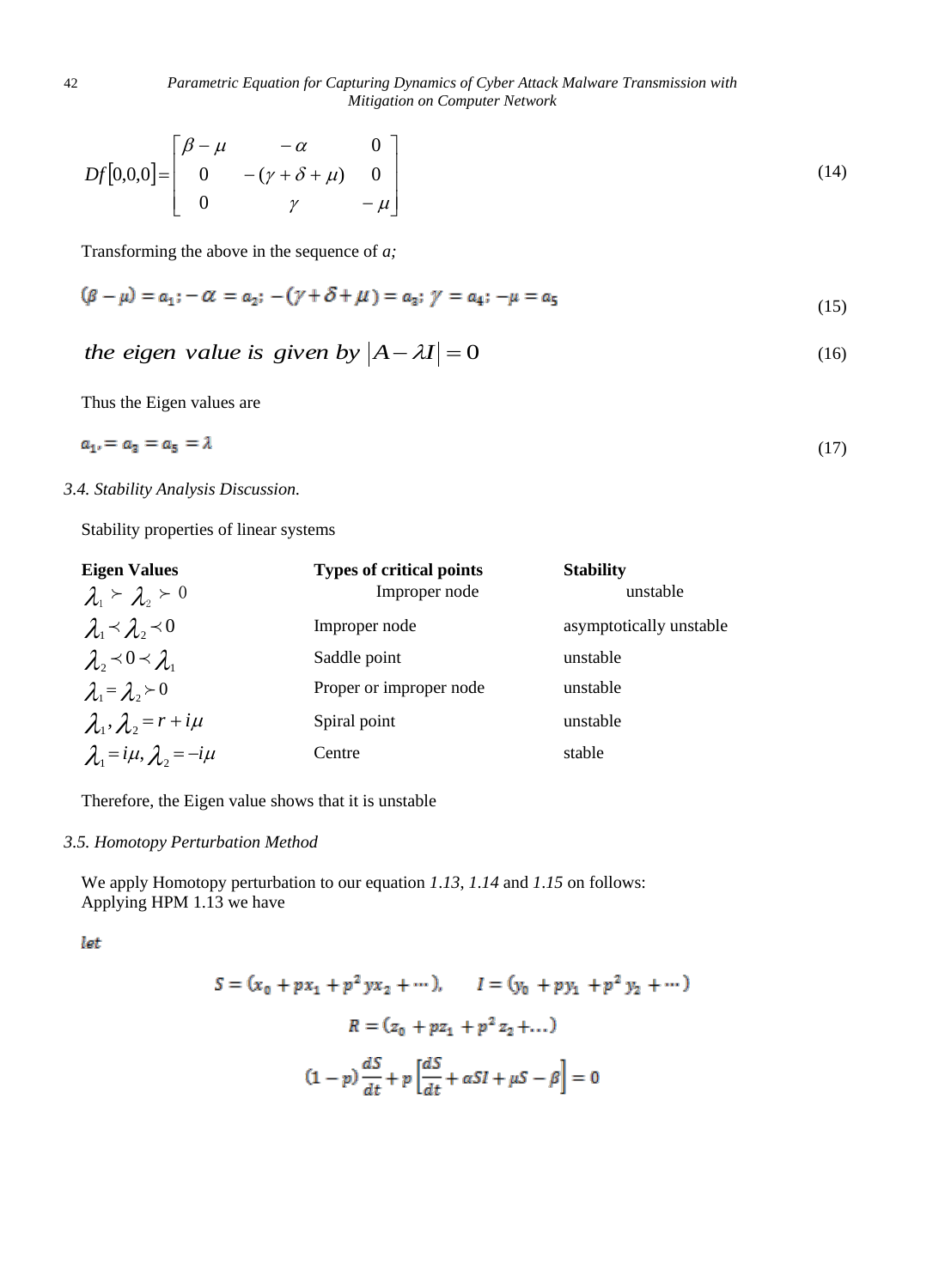*Parametric Equation for Capturing Dynamics of Cyber Attack Malware Transmission with* 43 *Mitigation on Computer Network*

$$
(1-p)(x'_{0}+px'_{1}+p^{2}x'_{2}+\cdots)+p
$$
  
\n
$$
x'_{0}+px'_{1}+p^{2}x'_{2}+\cdots+a(x_{0}+px_{1}+p^{2}x_{2}+\cdots)(y_{0}+py_{1}+p^{2}y_{2}+\cdots)+\mu(x_{0}+px_{1}+p^{2}x_{2}+\cdots)-\beta\}=0
$$
  
\n
$$
((x'_{0}+px'_{1}+p^{2}x'_{2}-px'_{0}-p^{2}x'_{1}-p^{3}x'_{2})(px'_{0}+p^{2}x'_{1}+p^{3}x'_{2}+apx_{0}y_{0}+ap^{2}x_{0}y_{1}+ap^{3}x_{0}y_{2}+ap^{2}x_{1}y_{0}+ap^{2}x_{1}y_{1}+ap^{3}x_{1}y_{1}+ap^{4}x_{1}y_{2}+ap^{3}x_{2}y_{0}+ap^{4}x_{2}y_{1}+ap^{5}x_{2}y_{2}+apx_{0}+ap^{2}x_{1}+ap^{3}x_{2})-\beta p) = 0
$$

Collecting the coefficient of powers of p we have

$$
p^{0}: x'_{1} = 0
$$
  

$$
p^{1}: x'_{1} + \alpha x_{0} y_{0} + \mu x_{0} - \beta = 0
$$
  

$$
p^{2}: x'_{0} + \alpha(x_{0} y_{1} + x_{1} y_{0}) + \mu x_{1} = 0
$$

Applying HPM to 3.14 we have:

$$
(1-p)\frac{dI}{dt} + p\left[\frac{dI}{dt} - \alpha SI + (\gamma + \delta + \mu)I\right] = 0
$$

Expanding the expression above, we have:

$$
(y'_{0} + py'_{1} + p^{2}y'_{2} - py'_{0} - p^{2}y'_{1} - p^{3}y'_{2}) + p[(y'_{0} + Py'_{1} + P^{2} y'_{2} + ... ) - \alpha(x_{0} + Px_{1} + P^{2}x_{2} + ... ) + (y_{0} + Py_{1} + P^{2}y_{2} + ... ) + (y + \delta + \mu)(y_{0} + py_{1} + p^{2}y_{2} + ...)] = 0
$$

Collecting the coefficients of powers of p we have:

$$
p^{0}: y'_{0} = 0
$$
  

$$
p^{1}: y'_{1} - \alpha x_{0} y_{0} + (y + \delta + \mu) y_{0} = 0
$$
  

$$
p^{2}: y'_{2} - \alpha (x_{0} y_{1} + x_{1} y_{0})
$$
  

$$
+ (y + \delta + \mu) y_{1} = 0
$$

Applying HPM to 1.15, we have:

$$
(1-p)\frac{dR}{dt} + p\left[\frac{dR}{dt} + \mu R - \gamma I\right] = 0
$$

Expanding the expression, we have:

$$
(1-p)(z'_0+pz'_1+p^2z'_2+...)+p[(z'_0+Pz'_1+P^2z'_2+...)+\mu(z+Pz_1+P^2z_2+...)-\gamma(y_0+Py_1+P^2y_2+...)] = 0
$$

$$
(z'_{0} + pz'_{1} + p^{2}z'_{2} - pz'_{0} - p^{2}z'_{1} - p^{2}z'_{2}) + p[(z'_{0} + Px'_{1} + P^{2} z'_{2} + ... ) + \mu(z + Px_{1} + P^{2}z_{2} + ... ) - \gamma(y_{0} + Py_{1} + P^{2} y_{2} + ... )] = 0
$$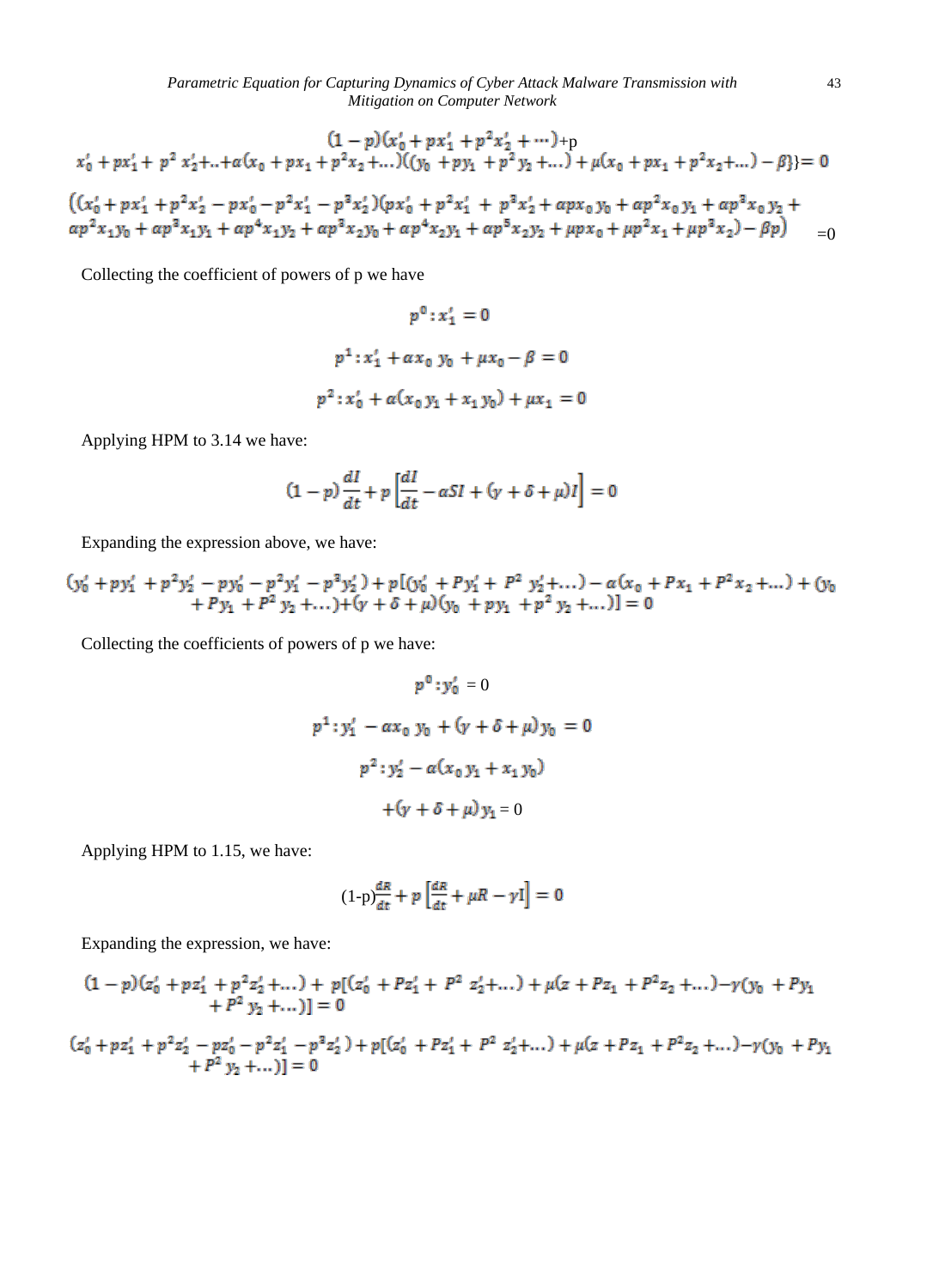Collecting the coefficients of powers of p we have:

$$
p^{0}: z'_{0} = 0
$$
  

$$
p^{1}: z'_{1} + \mu z_{0} - \gamma y_{0} = 0
$$
  

$$
p^{2}: z'_{2} + \mu z_{1} - \gamma y_{1} = 0
$$

According to Homotopy perturbation method, the approximate solution of equation can be expressed as a series of the power of P i.e.

$$
x(t) = \lim_{p \to 1} x_0(t) + px_1(t) + p^2 x_2(t) + \dots
$$
  

$$
x(t) = x_0(t) + x_1(t) + x_2(t) + \dots
$$

 $\overline{1}$ 

i.e.

$$
S(t) = S_0 + [(\beta - \alpha S_0 I_0 - \mu S_0)t] - {\alpha S_0 I_0 [\alpha S_0 - (\gamma + \delta + \mu) + (\beta - \alpha S_0 I_0 - \mu S_0)(\alpha I_0 + \mu)] } \frac{t^2}{2}
$$
  

$$
y(t) = \lim_{p \to 1} y_0(t) + py_1(t) + p^2 y_2(t) + ....
$$
  

$$
y(t) = y_0(t) + y_1(t) + y_2(t) + ....
$$
  

$$
I(t) = I_0 + [\alpha S_0 - (\gamma + \delta + \mu)]I_0 t + \{I_0 [\alpha S_0 - (\gamma + \delta + \mu)]^2 + \alpha I_0 (\beta - \alpha S_0 I_0 - \mu S_0) ] \frac{t^2}{2}
$$
  

$$
z(t) = \lim_{p \to 1} z_0(t) + pz_1(t) + p^2 z_2(t) + ....
$$
  

$$
z(t) = z_0(t) + z_1(t) + z_2(t) + ....
$$
  

$$
R(t) = R_0 + [(\gamma I_0 - \mu R_0)t] + {\gamma I_0 [\alpha S_0 - (\gamma + \delta + \mu)] - \mu (\gamma I_0 - \mu R_0) } \frac{t^2}{2}
$$

## **4. Results**

In this section we present the results obtained as given below.

#### *4.1. Tables and Graphical Presentation*

In this section, the tables and graphical representation were realized using the approximate solution of the Homotopy perturbation model equation for the S, I, R. using math lab software to plot the graph and to generate the tables.

In generating the tables, we use hypothetical values for contacting rate and the recovery rate.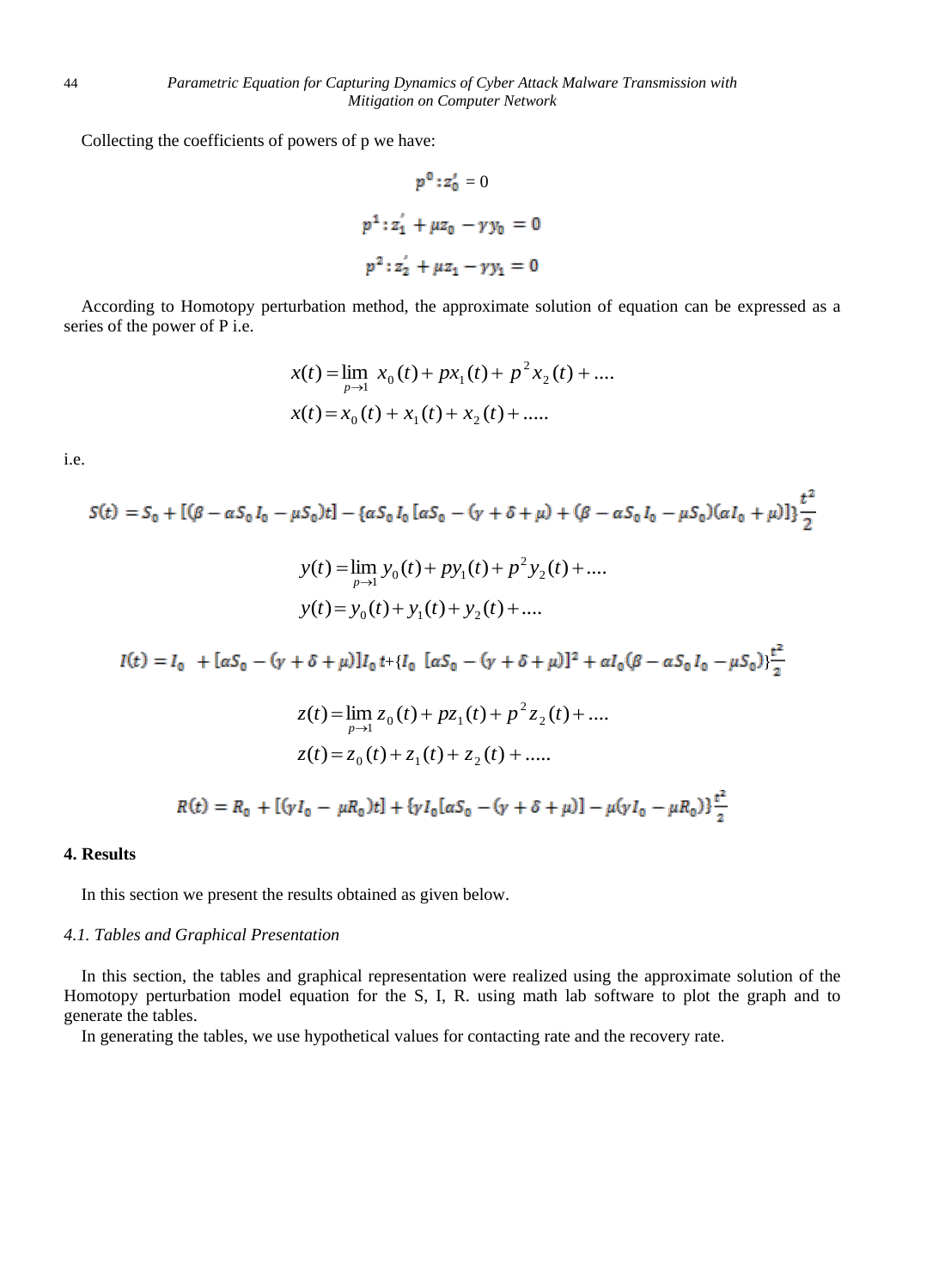| т            | S(t)       | I(t)    | R(t)    |
|--------------|------------|---------|---------|
| 0            | 50.0000    | 20,0000 | 10.0000 |
| 1            | 50.6600    | 17.3266 | 12.6300 |
| $\mathbf{2}$ | 49.5400    | 16.2065 | 14.8200 |
| 3            | 46.6400    | 16.6396 | 16.5700 |
| 4            | 41.9600    | 18.6260 | 17.8800 |
| 5            | 35.5000    | 22.1656 | 18.7500 |
| 6            | 27.2600    | 27.2585 | 19.1800 |
| 7            | 17.2400    | 33.9046 | 19.7000 |
| 8            | 5.4400     | 42.1040 | 18.7200 |
| 9            | $-8.1400$  | 51.8566 | 17.8300 |
| 10           | $-23.5000$ | 63.1625 | 16.5000 |
|              |            |         |         |

Table 3. Low Contacting Rate and High Recovery Rate ( $\alpha$ =0.001 and  $\gamma$ =0.15).

Simulated result for  $\beta = 0.2$ ,  $\alpha = 0.001$ ,  $\delta = 0.01$ ,  $\mu = 0.015$ ,  $\gamma = 0.15$ ,  $S_0 = 50$ ,  $I_0 = 20$ ,  $R_0 = 10$ .

Table 3. is a table that shows the behavior of a system when the contacting rate of systems on the network is lower and the rate at which these systems recovers from the malwares infection. We see from the table that the decrease was not too noticeable in susceptible and the decrease in infected individuals was much noticed due to the recovery rate that was high, and the rate of recovery was increasing.



Fig.1. Graph for low contacting Rate and High Recovery Rate ( $\alpha$ = 0.001 and  $\gamma$ = 0.15).

Figure 1. is the graph that displays the pictorial representation of the behaviors of the table above where the blue line in the graph symbolizes the behavior of the population of the susceptible systems that was declining, the green line symbolizes that infected systems which was increasing gradually and the red coloured line symbolizes the population of recovered systems.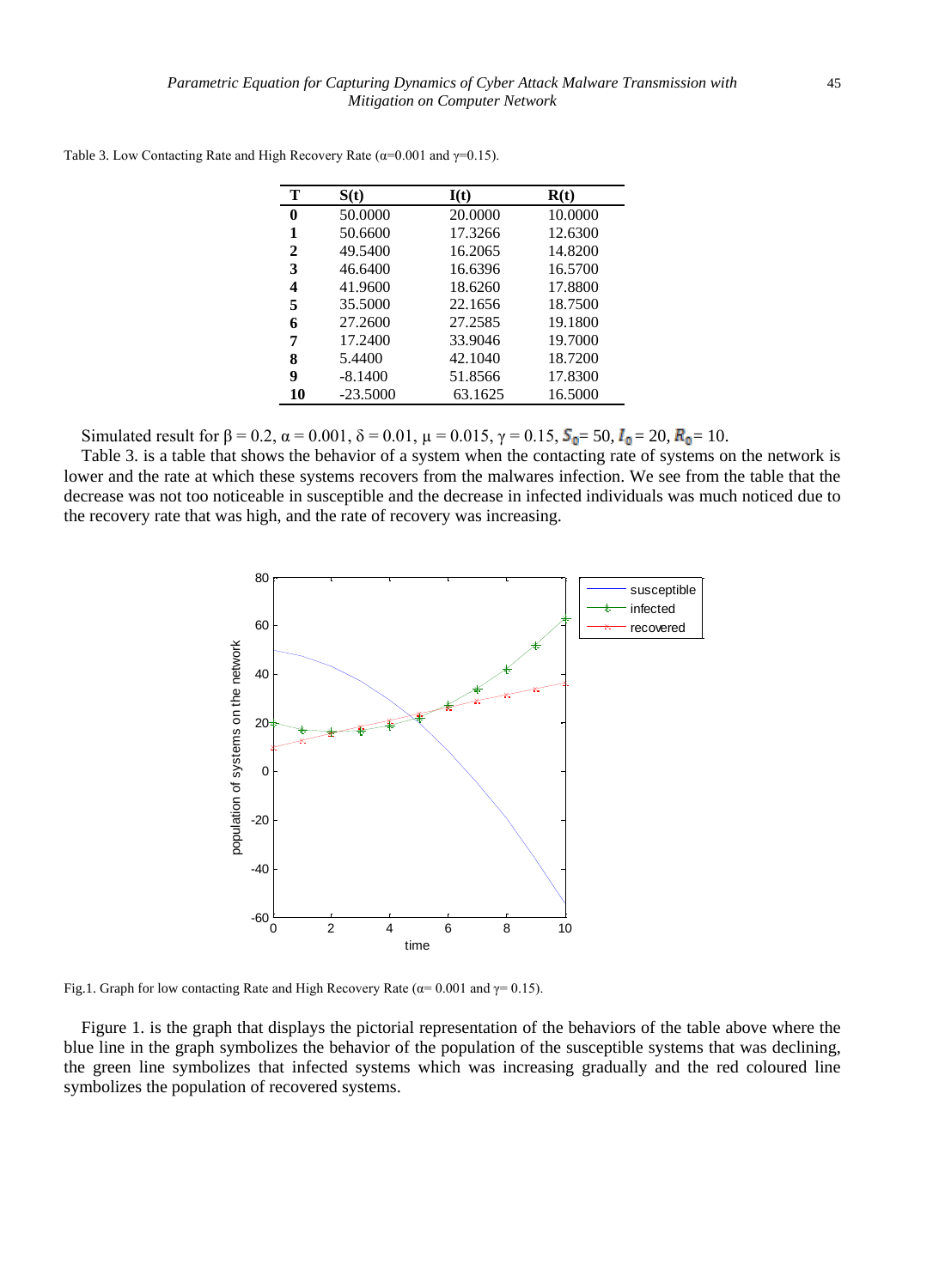| т        | S(t)       | I(t)     | R(t)    |
|----------|------------|----------|---------|
| $\bf{0}$ | 50.0000    | 20.0000  | 10.0000 |
| 1        | 48.1412    | 20.41226 | 12.7677 |
| 2        | 46.1949    | 22.3705  | 15.3710 |
| 3        | 44.1609    | 25.8736  | 17.8098 |
| 4        | 42.0394    | 30.9220  | 20.0840 |
| 5        | 39.8303    | 37.5156  | 22.1938 |
| 6        | 37.5337    | 45.6545  | 24.1390 |
| 7        | 35.1494    | 55.3386  | 25.9198 |
| 8        | 32.6776    | 66.5680  | 27.5360 |
| 9        | 8.1182     | 79.3426  | 28.9877 |
| 10       | $-15.4713$ | 93.6625  | 30.2750 |

Table 4. High Contacting Rate and High Recovery Rate ( $\alpha$ =0.002 and  $\gamma$ =0.15).

Simulated result for  $\beta = 0.2$ ,  $\alpha = 0.002$ ,  $\delta = 0.01$ ,  $\mu = 0.015$ ,  $\gamma = 0.15$ ,  $S_0 = 50$ ,  $I_0 = 20$ ,  $R_0 = 10$ .

Table 4 is a table that shows the behavior of a system when the contacting rate of systems on the network is high and the high rate at which these systems recovers from the malwares infection. We see from the table that the decrease was noticeable in susceptible and the increase in infected individuals was much noticed due to the recovery rate that was high, and the rate of recovery was increasing.



Fig.2. Graph of Response of Population of Systems on the Network Amidst High Contact and High Recovery Rate ( $\alpha$ = 0.002 and  $\gamma$ = 0.15).

Figure 2. is the graph that displays the pictorial representation of the behaviors of the table above where the blue line in the graph symbolizes the behavior of the population of the susceptible systems that was declining, the green line symbolizes that infected systems which was increasing gradually and the red coloured line symbolizes the population of recovered systems.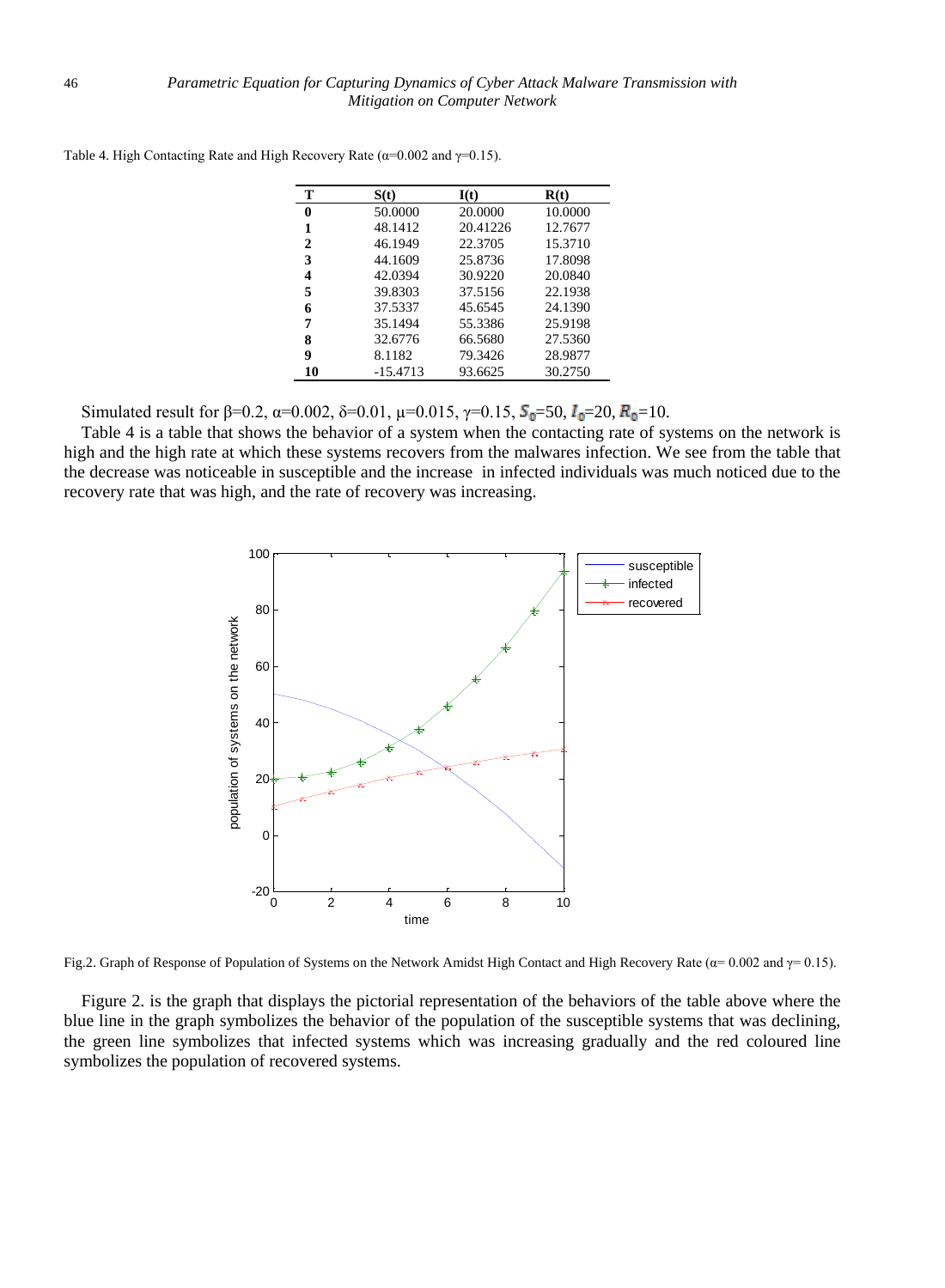| т            | S(t)    | I(t)       | R(t)    |
|--------------|---------|------------|---------|
| 0            | 50.0000 | 20.0000    | 10.0000 |
| 1            | 48.3931 | 18.3116    | 11.6450 |
| $\mathbf{2}$ | 46.6725 | 12.1465    | 12.8800 |
| 3            | 44.8382 | 8.5046     | 13.7050 |
| 4            | 42.8901 | $-9.3859$  | 14.1200 |
| 5            | 40.8282 | $-20.7905$ | 14.1250 |
| 6            | 38.6527 | $-32.7183$ | 15.7200 |
| 7            | 38.3634 | $-40.1694$ | 16.9050 |
| 8            | 33.9603 | $-49.1437$ | 17.6800 |
| 9            | 31.4435 | $-59.4212$ | 18.0450 |
| 10           | 28.8130 | $-71.6260$ | 19.0000 |

Table 5. Low Contacting Rate and Low Recovery Rate ( $\alpha$ =0.001 and  $\gamma$ =0.1).

Simulated result for  $\beta = 0.2$ ,  $\alpha = 0.001$ ,  $\delta = 0.01$ ,  $\mu = 0.015$ ,  $\gamma = 0.1$ ,  $S_0 = 50$ ,  $I_0 = 20$ ,  $R_0 = 10$ .

Table 5 shows the behavioural dynamics of Malware infection when the contacting rate of the infected nodes with Susceptible nodes on the network is low on low recovery rate for the infected nodes .Consequently, we see from the table that the decrease in the Susceptible nodes in this instance was may not be very si when compare with when the contacting rate was high with the Infected. Albeit the increase in infected individuals nodes was much noticeable due to the recovery rate that was high resulting in the population of recovered individuals nodes increasing.



Fig.3. Graph for Low contacting Rate and Low Recovery Rate ( $\alpha$ = 0.001 and  $\gamma$ = 0.1).

Figure 3 is the graph that displays the pictorial representation of the behaviours of the table above where the blue line in the graph symbolizes the behaviour of the population of the susceptible systems that was declining but not very much, the green line symbolizes that infected systems which was decreasing gradually and the red coloured line symbolizes the population of recovered systems.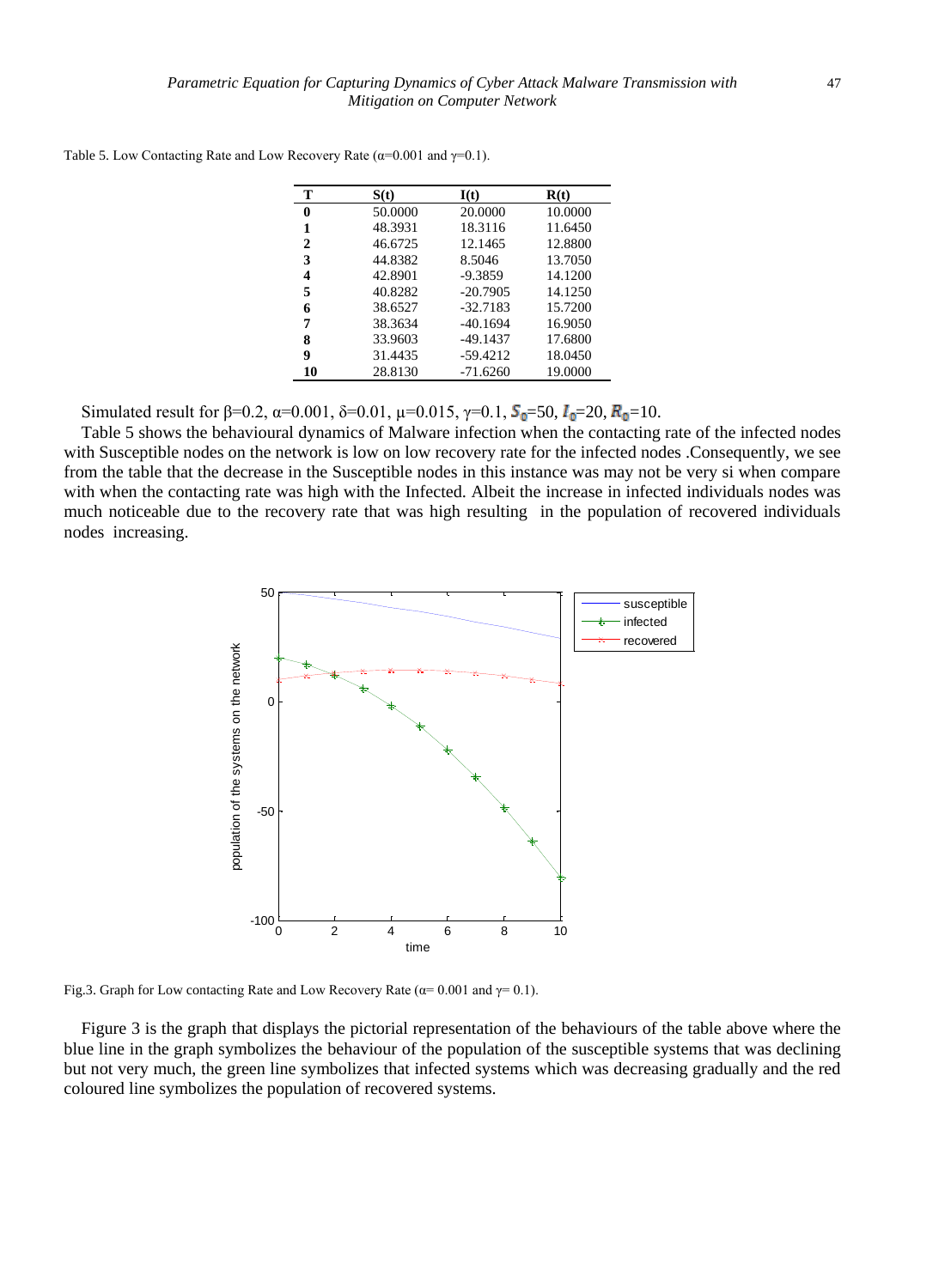| т            | S(t)    | I(t)    | R(t)    |
|--------------|---------|---------|---------|
| 0            | 50.0000 | 20.0000 | 10.0000 |
| 1            | 47.3660 | 35.8758 | 11.6450 |
| $\mathbf{2}$ | 44.5640 | 48.3030 | 12.8800 |
| 3            | 41.5940 | 57.2819 | 13.7050 |
| 4            | 38.4560 | 62.8122 | 14.1200 |
| 5            | 35.1500 | 64.8941 | 14.1250 |
| 6            | 31.6760 | 63.5257 | 13.7200 |
| 7            | 28.0340 | 58.7124 | 12.9050 |
| 8            | 24.2240 | 50.4488 | 11.6800 |
| 9            | 20.2460 | 38.7368 | 10.0450 |
| 10           | 16.1000 | 23.5762 | 8.0000  |

Table 6. High Contacting Rate and Low Recovery Rate ( $\alpha$ =0.002 and  $\gamma$ =0.1).

Simulated result for β=0.2, α=0.002, δ=0.01, μ=0.015, γ=0.1,  $S_0$ =50,  $I_0$ =20,  $R_0$ =10.

Table 6 is a table that shows the behaviour of a system when the contacting rate of systems on the network is high and the low rate at which these systems recovers from the malwares infection. We see from the table that there was decrease in susceptible and the increase in infected individuals was much noticed due to high contact rate cum low recovery rate, and the population of recovered individuals was increasing.



Fig.4. Graph for High contacting Rate and Low Recovery Rate ( $\alpha$ = 0.0002 and  $\gamma$ = 0.1).

Figure 5 is the graph that displays the pictorial representation of the behaviours of the table above where the blue line in the graph symbolizes the behaviour of the population of the susceptible systems that was declining, the green line symbolizes that infected systems which was increasing was very noticed for long period before declining gradually and the red coloured line symbolizes the population of recovered systems.

#### **5. Discussion of Results, Conclusion and Recommendation**

In this section we discuss the results obtained as given below.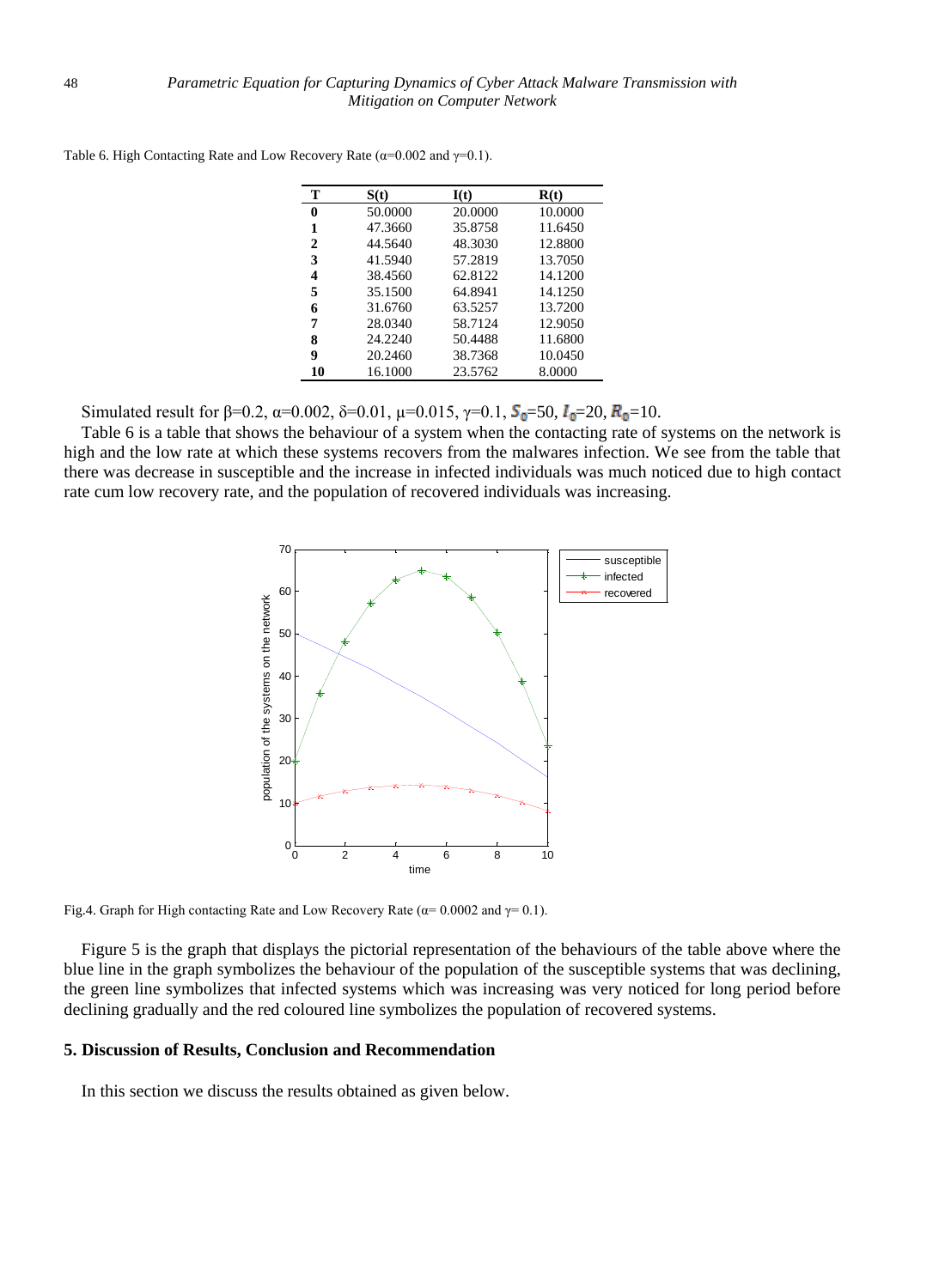#### *5.1. Discussion of Results*

Table 3 and Figure 1 are low contacting rate,  $\alpha$  = 0.001 and high recovery rate,  $\gamma$  = 0.15. This shows that the population of susceptible system and infected system were decreasing, while the population of recovered system was increasing and this shows that as malware breakout efforts are made to tackle it and over time the infected system will be moved to recovered system.

Table 4 and Figure 2 are high contacting rate,  $\alpha = 0.002$  and high recovery rate,  $\gamma = 0.15$ . The graph shows that the population of susceptible system and infected system decreased more than when the contacting rate was low but the population of recovered system increased. The more infected system the lesser the susceptible systems population and the more effort are made to eradicate the malware from the population.

Table 5 and Figure 3 are low contacting rate,  $\alpha$  = 0.001 and low recovery rate,  $\gamma$  = 0.1. The graph shows that the population of recovered systems is not as high as when the contacting rate is high.

Table 6 and Figure 4 are high contacting rate,  $\alpha$ = 0.002 and low recovery rate,  $\gamma$ = 0. The malware infected population was on the high increase compared to other results. The malware will remain on the network for a longer time before a new anti-malware code is made available to counter the persistent of malwares and then the network recovers.

#### **6. Conclusion**

The use of Homotopy Perturbation Method (HPM) has enabled us to get the approximate solution of each compartment of the Model. The approximate solution was to present the Model graphically, which gives us the understanding to tackle the malware. It is obvious from the results that whether high or low contact rate, the recovered system population increases; though it increase more with high usage of control measures such as anti-virus which leads to quick recovery of infected systems. The number of recovered system population depends on the contact rate. It is clear that once there is malware breakout, efforts are made to get rid of the malware from the entire system network.

#### **7. Recommendation**

Malwares cannot be completely eliminated from the network because new forms of malware spring up frequently. The research recommends that in order to control the spread of malwares, systems on network should have an up to date anti malware packages installed on them. The access point for all system on the network should be protected.

The research also recommends that access to malicious sites and nodes should be restricted. The aforementioned recommendations were made by the study.

#### **References**

- [1] Badakhshan B and Ariter D, (2007.) *Simulation Based Analysis of Spreading Dynamics of Malware in Wireless Sensor Networks,*" International Conference on Sensor Technologies and Applications, 2007.Sensor Comm 2007. Publication Date: 14-20 Oct. 2007, page(s): 164 – 169.
- [2] Davis N, Abbott L, Park J & James (2006): Epidemiology, Bio-mathematical Modeling, Demographic Analysis, Network Stealth Worms, Network Security. Blacksburg, Vol. 2; No 1, 149-156.
- [3] Daley D and Gani J. *Epidemic modelling: an introduction*. Cambridge Univ Pr, 2001.
- [4] Debany W. H, *Modeling the spread of internet worms via persistently unpatched hosts,*" IEEE Network, Volume 22, Issue 2, March-April 2008 Page(s): 26-32.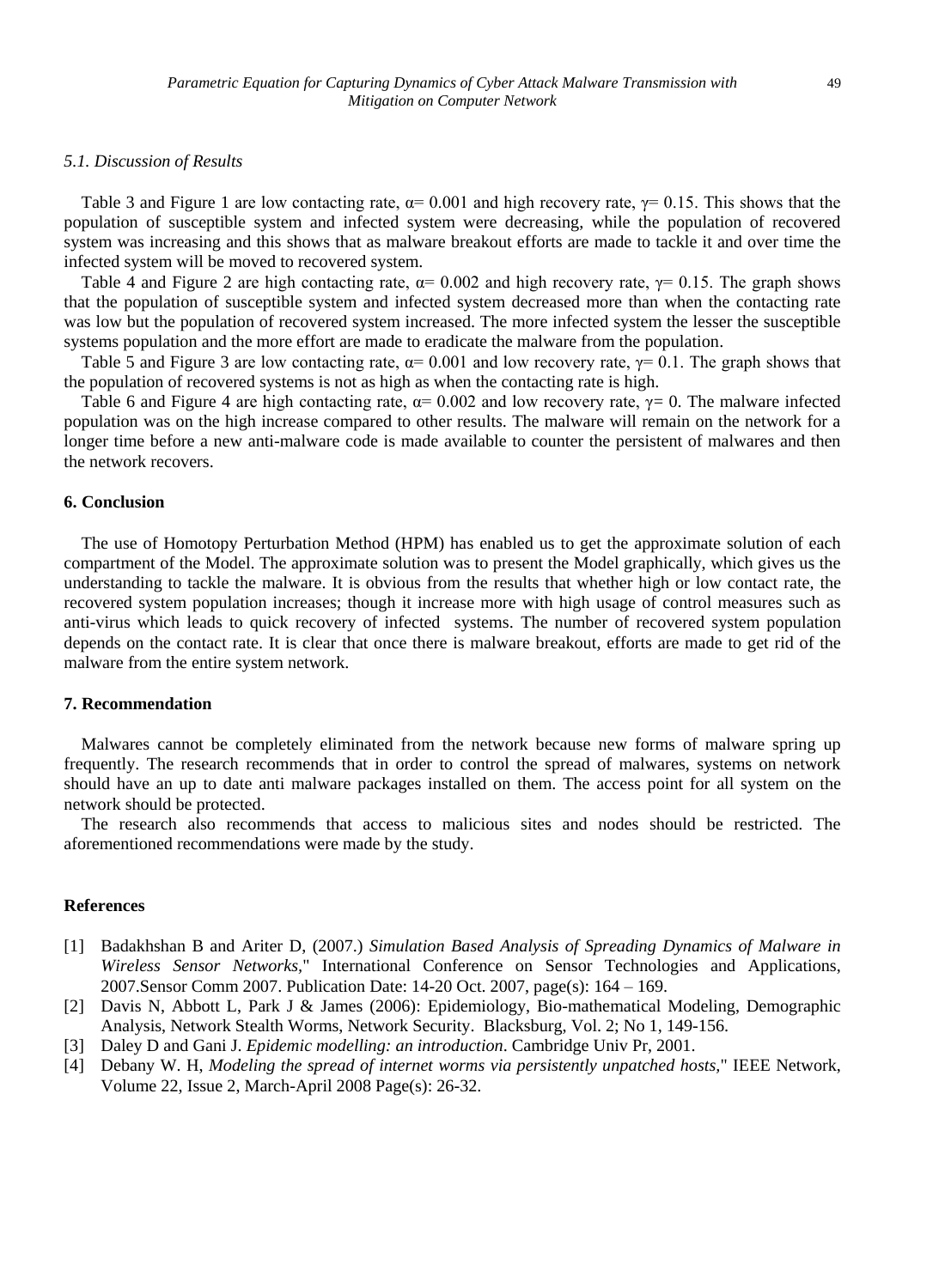- [5] Falaye A, Osho O, Emehian M, Ale S. Dynamics of SCADA System Malware: Impacts on Smart Grid Electricity Networks and Countermeasures. International Conference on Information and Communication Technology and Application. ICTA 1st ed. Nigeria: 2016.
- [6] Falaye A, Osho O, Emehian M, Ale S. Dynamics of SCADA System Malware: Impacts on Smart Grid Electricity Networks and Countermeasures. International Conference on Information and Communication Technology and Application. ICTA 1st ed. Nigeria: 2016.
- [7] Garetto M, (1995) "*Modeling Malware Spreading Dynamics,*" extended version, http://www1.tlc.polito.it/˜garetto/pub/ virusreport.ps.gz
- [8] Juil C. Martin 1, Legand L. Burge, Washington(2005) *Modeling the Spread of Mobile Malware*  Department of Systems & Computer Science, Howard University2300 Sixth St. NW, Washington, DC, 20059 Department of Physics and Astronomy, Howard University 2355 Sixth St. NW, Washington, DC, 20059.
- [9] Karyotis V. and Papavassiliou S., "Risk-based attack strategies for mobile ad hoc networks under probabilistic attack modeling framework," *Computer Networks*, vol. 51, no. 9, pp. 2397–2410, 2007.
- [10] Khouzani M., Altman E., and Sarkar S., "Optimal Quarantining of Wireless Malware Through Power Control," in *Proceedings of the Fourth Symposium on Information Theory and Applications*, University of California at San Diego, 2009.
- [11] Khouzani M., Sarkar S., and Altman E., "Maximum Damage Malware Attack in Mobile Wireless Networks," *To appear in Infocom 2010.*
- [12] Nikola v. & Ljupco K (2009): *Modeling Malware Propagation in Networks* Macedonian Academy of Sciences and Arts, Skopje, Macedonia. University of California San Diego, La Jolla, CA, USA.
- [13] O'Donnell J, \*When Malware Attacks* (Anything but Win-dows)," IEEE Security & Privacy, Volume 6, Issue 3, May-June 2008, Page(s):68-70.
- [14] Yan x and Y. Zou, "Optimal Internet Worm Treatment Strategy Based on the Two-Factor Model," *ETRI JOURNAL*, vol. 30, no. 1, p. 81, 2008.
- [15] Zhu Z., Cao G., Zhu S., Ranjan S., and Nucci A. "A social network based patching scheme for worm containment in cellular networks," *IEEE INFOCOM.*
- [16] Zou C C., Gong W., Towsley D., (2002) "*Code Red Worm Propagation Modeling and Analysis,*" 9th ACM Conference on Computer and Communications Security.
- [17] C. Zou, W. Gong, and D. Towsley, "Worm propagation modeling and analysis under dynamic quarantine defense,"in *Proceedings of the 2003 ACM workshop on Rapid Malcode*, pp. 51–60, ACM New York, NY, USA, 2003.

### **Authors' Profiles**



**Mr. Adeyinka Adesuyi Falaye** (October 7, 1974) is currently a lecturer at the School of Information and Communication Technology, Department of Computer Science, Federal University of Technoloy Minna,Nigeria. Prior to this in 2007 through 2016, he was a Lecturer at Department of Mathematics and Statistics in the same University.He received his MS, and BTECH in Computer Science from University of Lagos (Nigeria) and Mathematics with Computer Science from Federal University of Technology, Minna (Nigeria) respectively. His research is mainly focused on Cyber security within Critical

National Infrastructure, System Modelling & Simulation, Risk Management, Complex and Policy Analysis and Epidemiology.